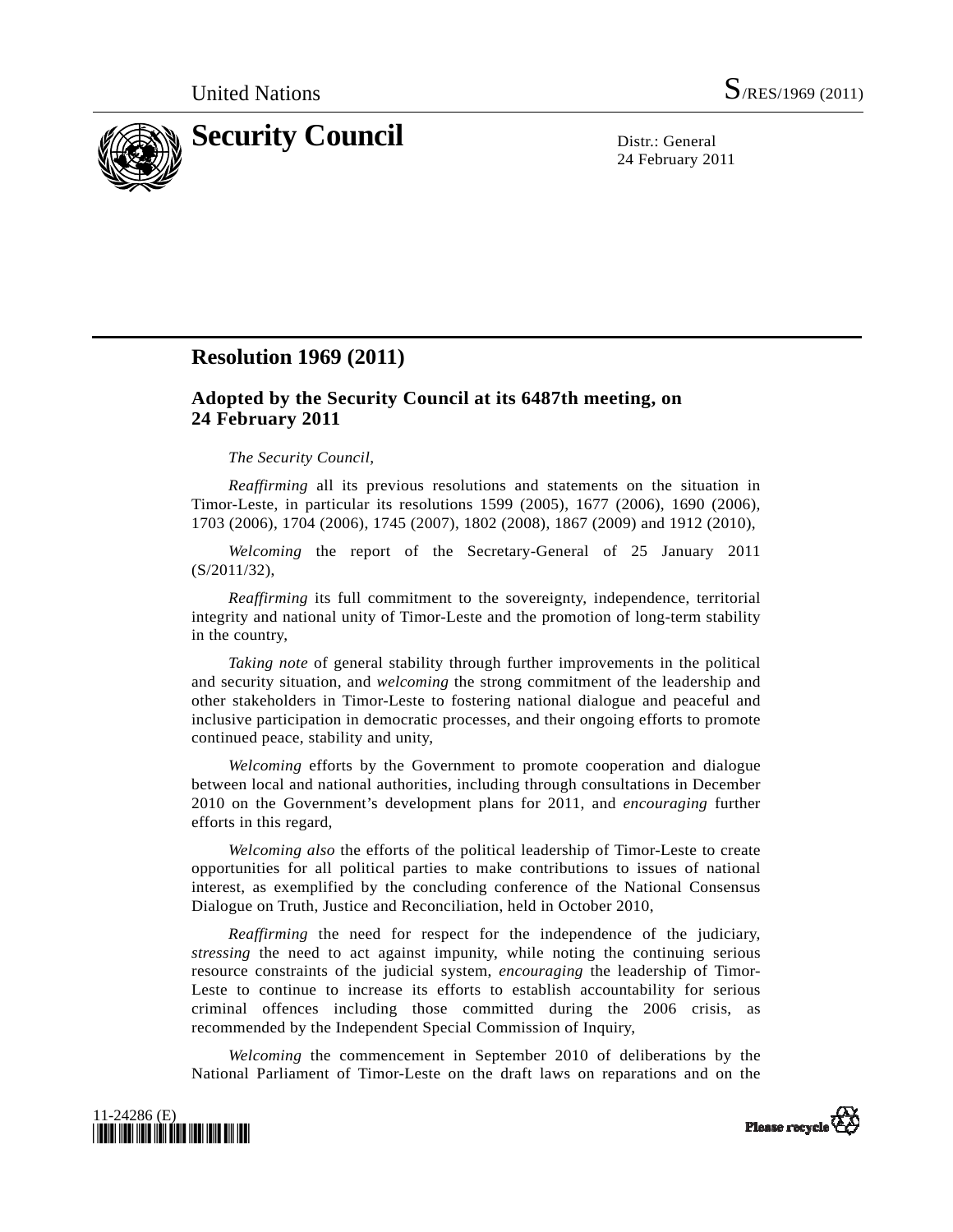establishment of follow-on institutions to the Commission for Reception, Truth and Reconciliation and the Commission of Truth and Friendship, pursuant to the resolution of the Parliament of Timor-Leste adopted on 14 December 2009, and *encouraging* further progress in finalizing this legislation,

*Welcoming* the progress made in strengthening capacities in the justice and corrections sectors, which has resulted in enhanced access to justice, reductions in pending criminal prosecution cases, and improved prison infrastructure, as well as the enactment of important legislation, such as the Criminal Code and the Law Against Domestic Violence,

*Recognizing* the steps taken by the Government of Timor-Leste to further strengthen the institutional capacities and effectiveness of the Anti-Corruption Commission and the Civil Service Commission and to consolidate broad support for anti-corruption measures, and *emphasizing* the importance of effective laws, institutions, mechanisms and norms relating to the transparency, accountability and efficiency of Public Administration for the country's long-term stability and development,

*Welcoming* the commencement of a jointly-owned transition planning and implementation mechanism, including the first meeting of the High-Level Committee on Transition and agreement on the establishment of seven joint technical working groups, and stressing the importance of this process proceeding in a manner that supports national priorities and concerns,

*Welcoming* the further progress towards the full resumption of primary policing responsibilities by the Polícia Nacional de Timor-Leste (PNTL),

*Reaffirming* the need to implement fully the "Arrangement on the Restoration and Maintenance of Public Security in Timor-Leste and Assistance to the Reform, Restructuring and Rebuilding of PNTL and the Ministry of Interior", concluded between the Government of Timor-Leste and UNMIT on 1 December 2006, and *expressing concern* that the Government of Timor-Leste has certified 52 PNTL officers who face serious disciplinary and criminal charges,

*Noting* the continuing need for support to the PNTL's further institutional development and capacity-building, particularly through the transfer of skills to address existing demands, following its resumption of policing responsibilities in all districts and units,

*Expressing* its full support for the role of the international security forces in assisting the Government of Timor-Leste and UNMIT, in the maintenance of law and stability, in response to the requests of the Government of Timor-Leste,

*Welcoming* the progress of the Government of Timor-Leste in achieving strong economic growth and socio-economic development, including reductions in the percentage of the population living in poverty and the improvement of human development indicators, while acknowledging the challenges that remain in achieving inclusive and sustainable growth, particularly through the promotion of rural development, the private sector, and employment generation, especially for the youth, and by regulating land and property titles and ownership,

*Welcoming also* the commitment and action of the Government of Timor-Leste to promote the objectives of Security Council resolution 1325 (2000), including measures taken to protect women and girls from gender based violence, especially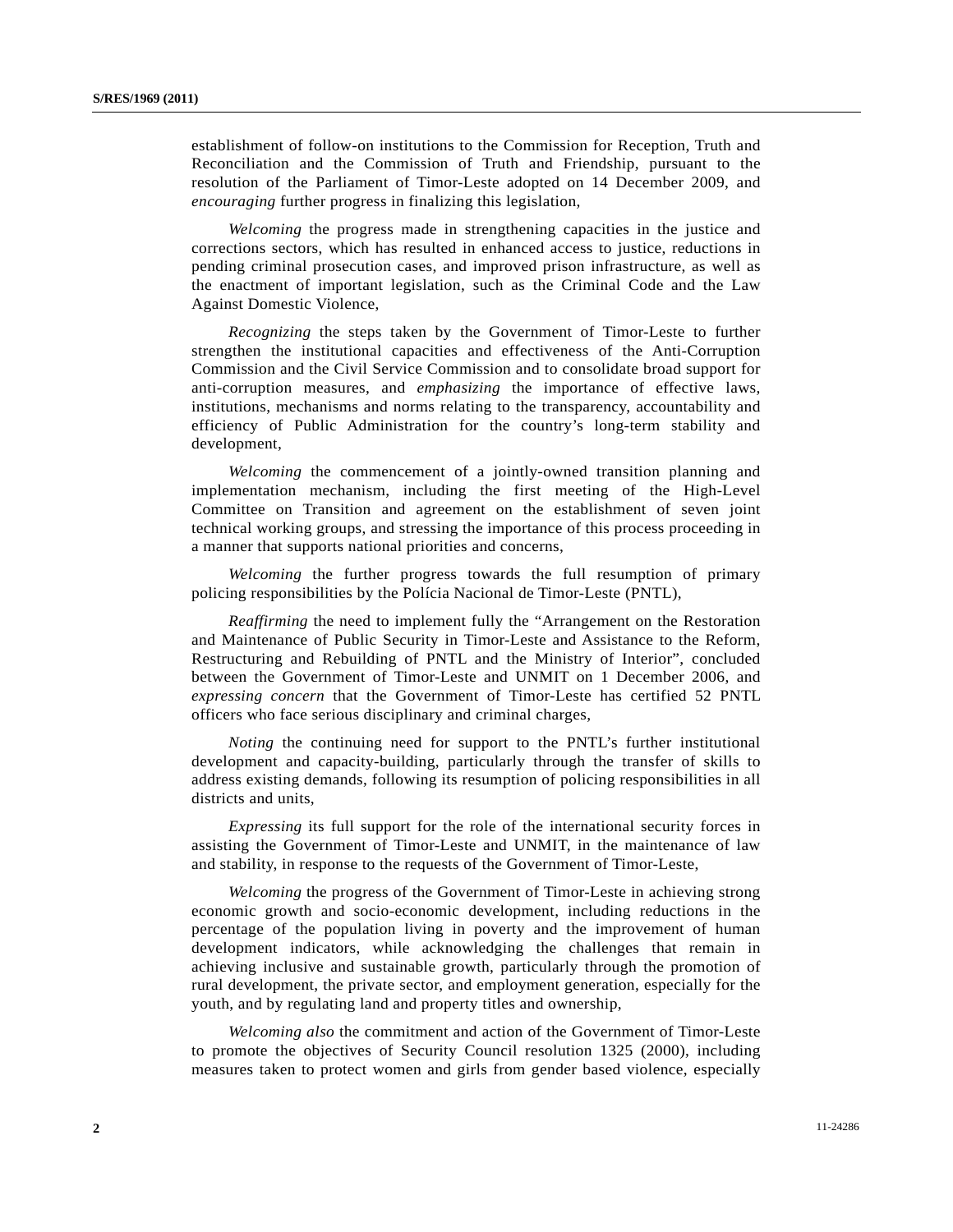those related to the implementation of the new Law Against Domestic Violence, and the work of the PNTL Vulnerable Persons Units, and other measures relating to the situation of women and girls,

*Noting* the efforts by the Government of Timor-Leste to finalize the National Strategic Development Plan covering the period from 2011 to 2030, and *stressing* the need to continue such efforts,

*Recalling* that, while Timor-Leste has seen progress in many aspects of its political, economic and social development, as well as in human resources development and institution building, the country still faces many challenges in areas related to the underlying factors of the 2006 crisis and needs continued assistance of bilateral and multilateral partners in order to fully realize its potential for equitable and sustainable growth,

*Acknowledging* the contribution that Timor-Leste has made in demonstrating the critical importance of institution building in post conflict peacebuilding,

*Stressing* the importance for Timor-Leste's long-term stability of ensuring a peaceful, credible and transparent electoral process in 2012,

*Stressing further* the importance of promoting a continued understanding of, and respect for, the checks and balances among the core institutions of State,

*Welcoming* the continued efforts of the Timorese Government in providing for the full reintegration of the Internally Displaced Persons (IDPs) into their communities and into the Timorese society,

*Recognizing* the important role that UNMIT continues to play in promoting peace, stability and development in Timor-Leste, and expressing its appreciation for the efforts of UNMIT and the United Nations Country Team, under the leadership of the Special Representative of the Secretary-General (SRSG),

 1. *Decides* to extend the mandate of UNMIT until 26 February 2012 at the current authorized levels;

 2. *Urges* all parties in Timor-Leste, in particular political leaders, to continue to work together and engage in political dialogue and to consolidate peace, democracy, rule of law, sustainable social and economic development, promotion of protection of human rights and advancement of national reconciliation in the country, and *reaffirms* its full support for the continued efforts of the SRSG aimed at addressing critical political and security-related issues facing the country, including enhancing a culture of democratic governance, through an inclusive and collaborative processes;

 3. *Requests* UNMIT to extend the necessary support, within its current mandate, for the preparation of the parliamentary and presidential elections of 2012, as requested by the Government of Timor-Leste, and in accordance with the recommendations of the planned electoral assessment mission, and *encourages* the international community to assist in this process;

 4. *Reaffirms* the importance that the Government of Timor-Leste continues the review and reform of the security sector in Timor-Leste, in particular the need to delineate between the roles and responsibilities of the Falintil-Forças de Defesa de Timor-Leste (F-FDTL) and the PNTL, to strengthen legal frameworks, and to enhance civilian oversight and accountability mechanisms of both security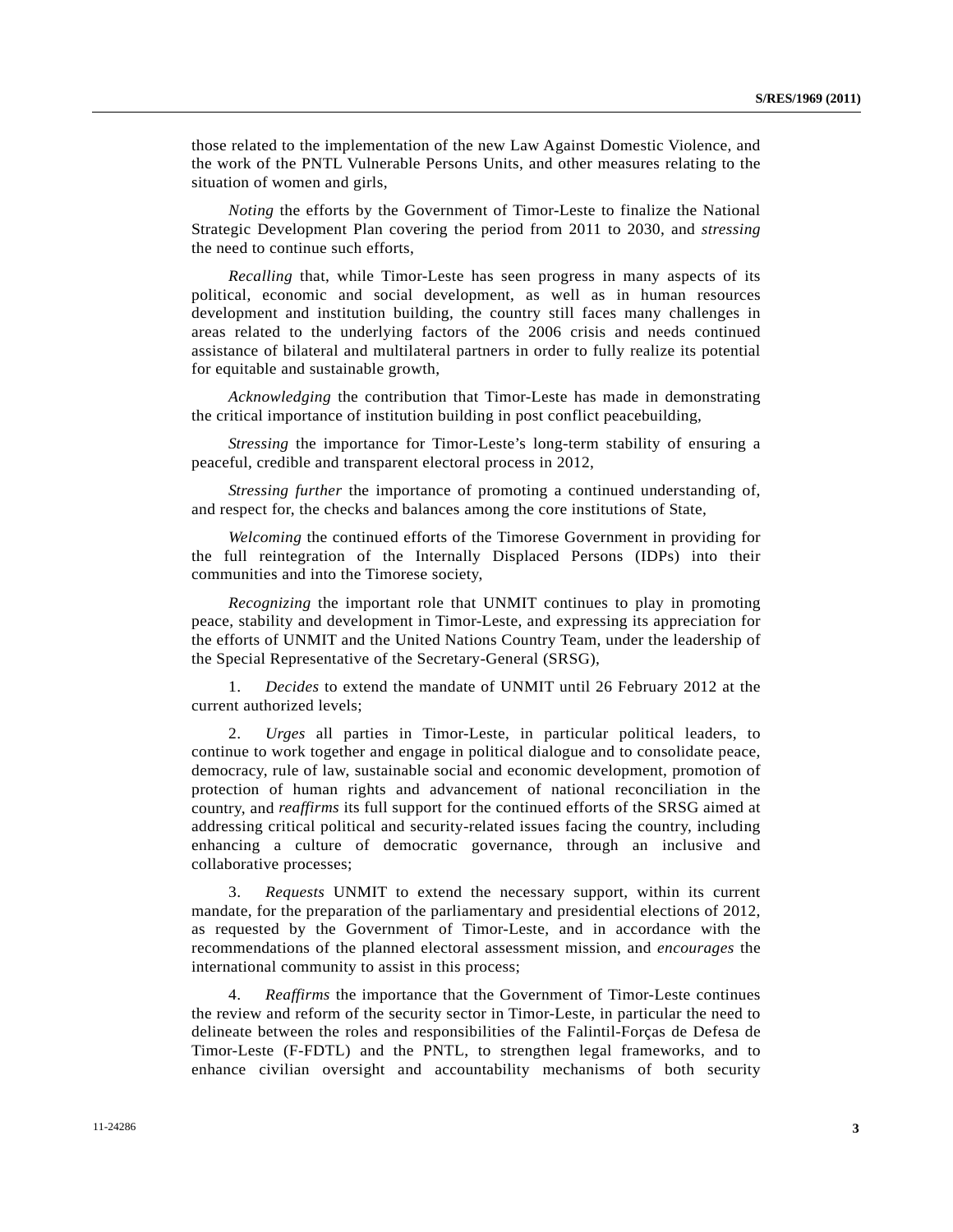institutions, and *requests* UNMIT to continue to support the Government of Timor-Leste, as requested, in its efforts in the country;

 5. *Emphasizes* the importance of taking all measures necessary to ensure the credibility and integrity of the PNTL, including resolving any outstanding disciplinary and criminal charges faced by PNTL officers;

 6. *Encourages* further efforts to complete the resumption of primary policing responsibilities by the PNTL in all districts and units, on the basis of the criteria mutually agreed to by the Government of Timor-Leste and UNMIT, including through jointly agreed measures to enhance PNTL institutional capacity in the remaining districts and units;

 7. *Endorses* the reconfiguration of the UNMIT police component to take account of the changing nature of its role and function in Timor-Leste and the plan of its drawdown, in accordance with the wishes of the Government of Timor-Leste, conditions on the ground and following the successful completion of 2012 electoral process, as recommended in paragraph 61 of the report of the Secretary-General (S/2011/32);

 8. *Requests* UNMIT to continue to provide interim law enforcement and ensure the maintenance of public security in those districts and units in which the PNTL has yet to resume primary policing responsibilities, and, following PNTL's resumption of primary policing responsibilities, to provide operational support to the PNTL, within its current mandate, as mutually agreed between the Government of Timor-Leste and UNMIT;

 9. *Requests* UNMIT to support the further institutional development and capacity-building of the PNTL following its resumption of primary policing responsibilities in all districts and units, including through the prompt deployment of the 19 additional civilian experts within its police component as referred to in the Secretary-General's report, *expresses* support for the work of the joint PNTL and UNMIT Police working group in developing a plan for further capacity-building support for the PNTL focusing on the five major areas for its further development identified in the PNTL Strategic Development Plan for 2011-12, and *emphasizes* the significant role to be played in this by other bilateral and multilateral partners and the importance of promoting Timorese leadership;

 10. *Underscores* the need for the concept of operations and rules of engagement to be regularly updated as necessary and to be fully in line with the provisions of this resolution;

 11. *Reaffirms* the importance of ongoing efforts to achieve accountability and justice, expresses its support for the work of UNMIT in assisting the Government of Timor-Leste in this regard within its mandate, as well as for the initiatives to strengthen the Office of the Provedor for Human Rights and Justice, and underlines the importance of the implementation by the Government of Timor-Leste of the recommendations of the United Nations Special Commission of Inquiry report of 2006 (S/2006/822), including paragraphs 225 through 228 of the report;

 12. *Underlines* the importance of a coordinated approach to the justice sector reform, taking into account the recommendations of the Independent Comprehensive Needs Assessment and through implementation of the Timorese Government's Justice Sector Strategic Plan, and the ongoing need to increase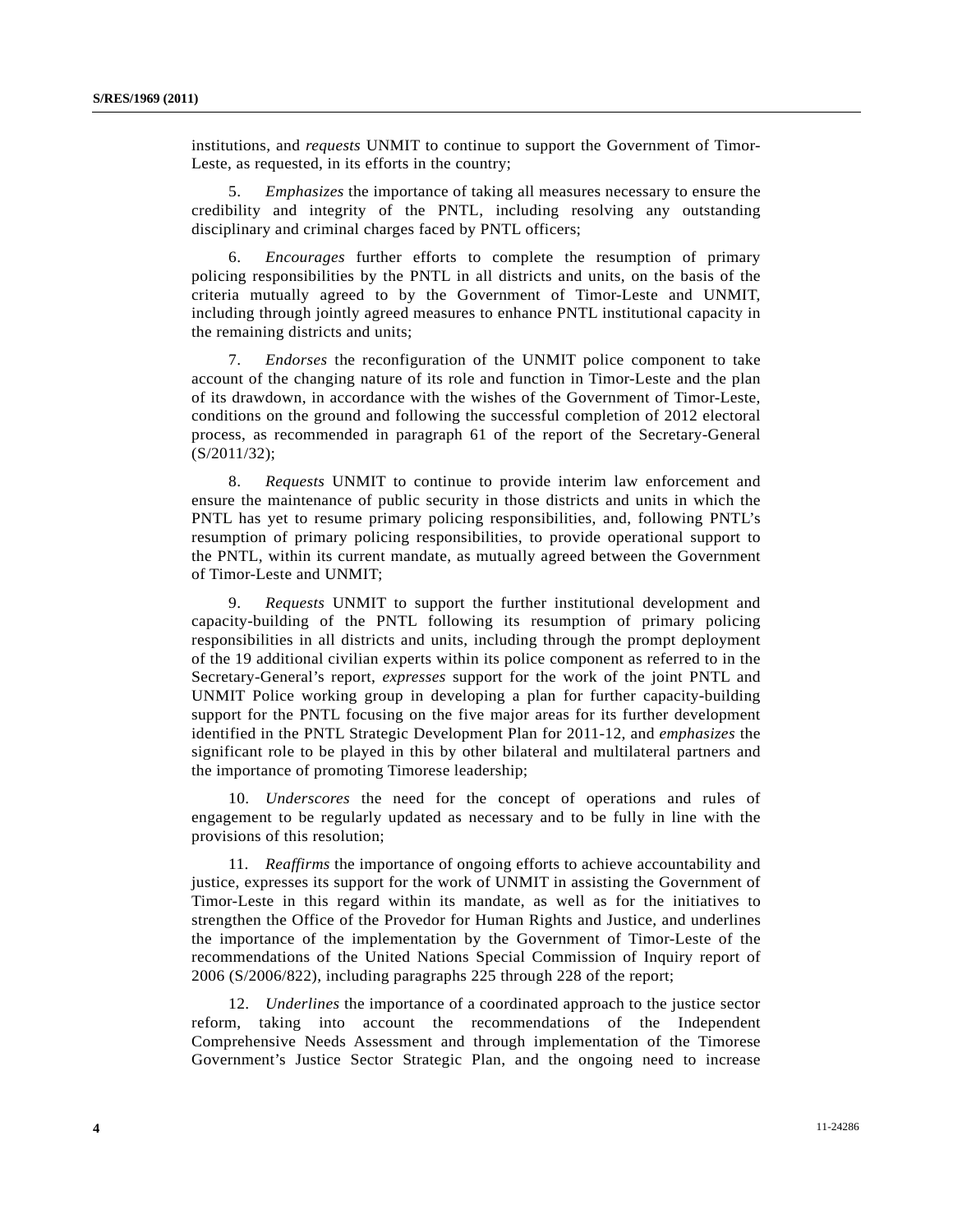Timorese ownership and strengthen national capacity in judicial line functions, including the training and specialization of national lawyers and judges, and emphasizes the need for sustained support of the international community in capacity-building and strengthening of institutions in this sector, building on the recent positive developments, including the drafting and enactment of important legislation, such as the Criminal Code and the Law Against Domestic Violence;

 13. *Requests* UNMIT to continue its efforts, adjusting them as necessary to enhance the effectiveness of the judiciary, in assisting the Government of Timor-Leste in carrying out the proceedings recommended by the Commission of Inquiry;

 14. *Calls upon* UNMIT to continue to support the Government of Timor-Leste in its efforts to coordinate donor cooperation in areas of institutional capacity building;

 15. *Recognizes* the importance of the development plans devised by the Government of Timor-Leste, especially the attention paid to infrastructure, rural development and human resources capacity development, and in this regard, *calls upon* UNMIT to continue to cooperate and coordinate with the United Nations agencies, funds and programmes, as well as all relevant partners, to support the Government of Timor-Leste and relevant institutions in designing poverty reduction, improving education, promotion of sustainable livelihood and economic growth policies;

 16. *Encourages* the Government of Timor-Leste to strengthen peacebuilding perspectives in such areas as employment and empowerment, especially focusing on rural areas and youth, as well as local socio-economic development in particular in the agricultural sector;

 17. *Requests* UNMIT to fully take into account gender considerations as set out in Security Council resolutions 1325 (2000), 1820 (2008), 1888 (2009) and 1889 (2009) as a cross-cutting issue throughout its mandate, stressing the importance of strengthening the responsiveness of the security sector to specific needs of women, and *reaffirms* its resolutions 1674 (2006) and 1894 (2009) on protection of civilians and 1502 (2003) on the protection of humanitarian and United Nations personnel;

 18. *Requests* the Secretary-General to continue to take the necessary measures to ensure full compliance by UNMIT with the United Nations zero tolerance policy on sexual exploitation and abuse and to keep the Council informed, and *urges* those countries contributing troops and police to take appropriate preventive action and to ensure full accountability in cases of such conduct involving their personnel;

 19. *Requests also* the Secretary-General to keep the Security Council regularly informed of the developments on the ground and to submit to the Security Council, no later than 15 October 2011 and 26 January 2012, reports that include an update regarding the High Level Committee on Transition and progress concerning the critical tasks that will need to be accomplished post-election, and on planning concerning the United Nations presence in Timor-Leste beyond 2012 elections;

 20. *Reaffirms* the importance of the medium-term strategy and benchmarks for measuring and tracking progress in Timor-Leste, and assessing the level and form of United Nations support and cooperation with the Government of Timor-Leste while keeping the benchmarks under active review, and *underlines* the